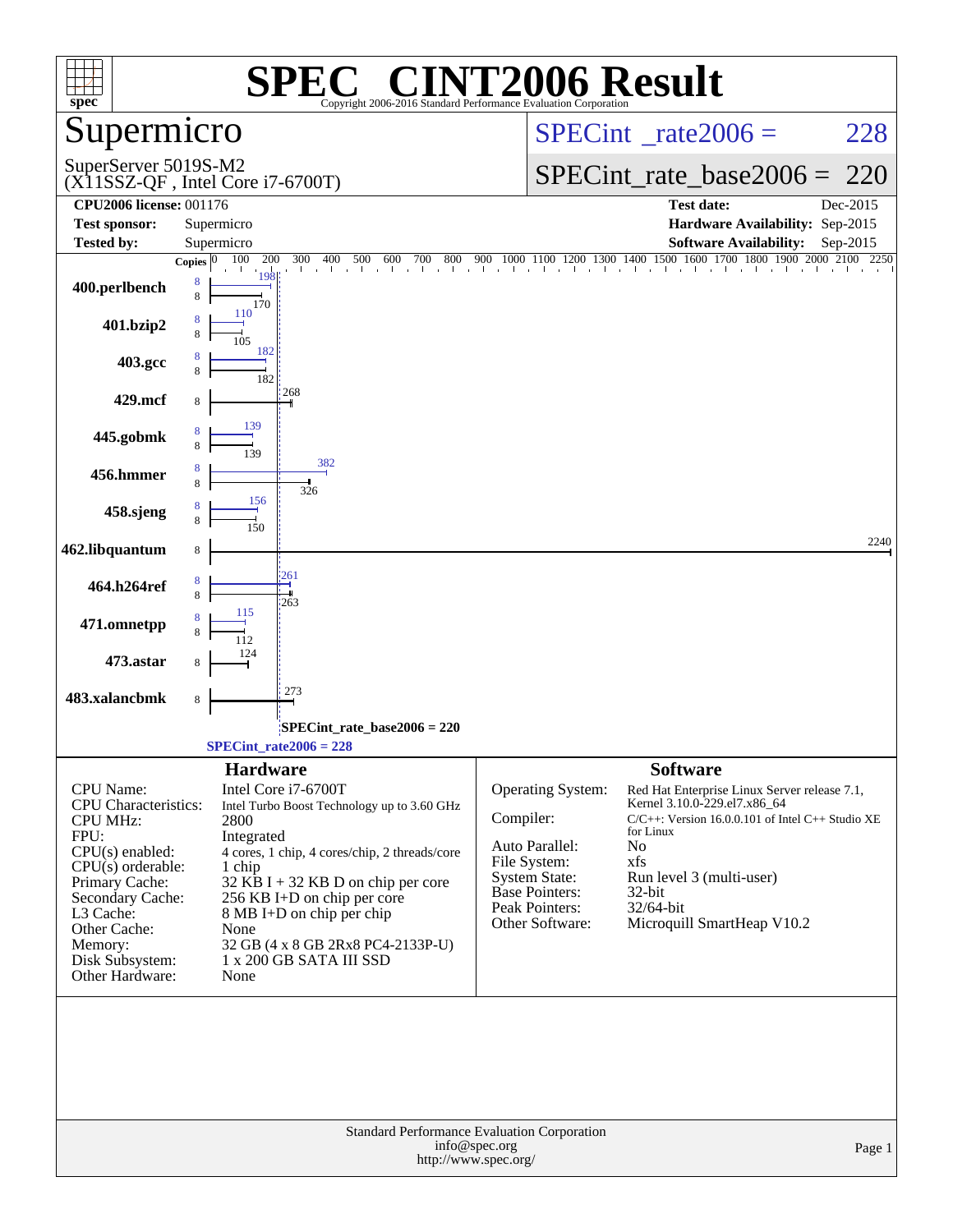

### Supermicro

### SPECint rate $2006 = 228$

SuperServer 5019S-M2

[SPECint\\_rate\\_base2006 =](http://www.spec.org/auto/cpu2006/Docs/result-fields.html#SPECintratebase2006) 220

(X11SSZ-QF , Intel Core i7-6700T) **[CPU2006 license:](http://www.spec.org/auto/cpu2006/Docs/result-fields.html#CPU2006license)** 001176 **[Test date:](http://www.spec.org/auto/cpu2006/Docs/result-fields.html#Testdate)** Dec-2015

**[Test sponsor:](http://www.spec.org/auto/cpu2006/Docs/result-fields.html#Testsponsor)** Supermicro **[Hardware Availability:](http://www.spec.org/auto/cpu2006/Docs/result-fields.html#HardwareAvailability)** Sep-2015 **[Tested by:](http://www.spec.org/auto/cpu2006/Docs/result-fields.html#Testedby)** Supermicro **Supermicro [Software Availability:](http://www.spec.org/auto/cpu2006/Docs/result-fields.html#SoftwareAvailability)** Sep-2015

#### **[Results Table](http://www.spec.org/auto/cpu2006/Docs/result-fields.html#ResultsTable)**

|                                                                                                          | <b>Base</b>   |                |       |                | <b>Peak</b> |                |                  |               |                |              |                |              |                |              |
|----------------------------------------------------------------------------------------------------------|---------------|----------------|-------|----------------|-------------|----------------|------------------|---------------|----------------|--------------|----------------|--------------|----------------|--------------|
| <b>Benchmark</b>                                                                                         | <b>Copies</b> | <b>Seconds</b> | Ratio | <b>Seconds</b> | Ratio       | <b>Seconds</b> | Ratio            | <b>Copies</b> | <b>Seconds</b> | <b>Ratio</b> | <b>Seconds</b> | <b>Ratio</b> | <b>Seconds</b> | <b>Ratio</b> |
| 400.perlbench                                                                                            | 8             | 461            | 170   | 461            | <b>170</b>  | 462            | 169 <sub>1</sub> |               | 394            | 198          | 394            | 198          | 393            | 199          |
| 401.bzip2                                                                                                | 8             | 736            | 105   | 738            | 105         | 754            | 102              | 8             | 706            | 109          | 705            | <b>110</b>   | 705            | 110          |
| $403.\mathrm{gcc}$                                                                                       | 8             | 352            | 183   | 356            | 181         | 354            | 182              | 8             | 353            | 183          | 353            | 182          | 354            | 182          |
| $429$ mcf                                                                                                | 8             | 272            | 268   | 276            | 264         | 272            | 268              | 8             | 272            | 268          | 276            | 264          | 272            | 268          |
| 445.gobmk                                                                                                | 8             | 601            | 140   | 602            | 139         | 603            | 139I             | 8             | 602            | 139          | 601            | 140          | 602            | 139          |
| 456.hmmer                                                                                                | 8             | 230            | 324   | 229            | 326         | 227            | 329              | 8             | 195            | 382          | 194            | 384          | 195            | 382          |
| 458.sjeng                                                                                                | 8             | 647            | 150   | 646            | <b>150</b>  | 646            | 150l             | 8             | 620            | 156          | 621            | 156          | 621            | 156          |
| 462.libquantum                                                                                           | 8             | 74.0           | 2240  | 73.9           | 2240        | 73.9           | 2240             | 8             | 74.0           | 2240         | 73.9           | 2240         | 73.9           | 2240         |
| 464.h264ref                                                                                              | 8             | 674            | 263   | 676            | 262         | 660            | 268              | 8             | 674            | 262          | 677            | 261          | 678            | 261          |
| 471.omnetpp                                                                                              |               | 446            | 112   | 446            | 112         | 447            | 112              | 8             | 435            | 115          | 434            | 115          | 435            | <u>115</u>   |
| $473$ . astar                                                                                            | 8             | 453            | 124   | 453            | 124         | 452            | 124              | 8             | 453            | 124          | 453            | <u>124</u>   | 452            | 124          |
| 483.xalancbmk                                                                                            | 8             | 202            | 273   | 202            | 273         | 202            | <b>274</b>       | 8             | 202            | 273          | 202            | 273          | 202            | 274          |
| Results appear in the order in which they were run. Bold underlined text indicates a median measurement. |               |                |       |                |             |                |                  |               |                |              |                |              |                |              |

#### **[Submit Notes](http://www.spec.org/auto/cpu2006/Docs/result-fields.html#SubmitNotes)**

 The taskset mechanism was used to bind copies to processors. The config file option 'submit' was used to generate taskset commands to bind each copy to a specific processor. For details, please see the config file.

#### **[Operating System Notes](http://www.spec.org/auto/cpu2006/Docs/result-fields.html#OperatingSystemNotes)**

Stack size set to unlimited using "ulimit -s unlimited"

#### **[Platform Notes](http://www.spec.org/auto/cpu2006/Docs/result-fields.html#PlatformNotes)**

Standard Performance Evaluation Corporation Sysinfo program /usr/cpu2006/config/sysinfo.rev6914 \$Rev: 6914 \$ \$Date:: 2014-06-25 #\$ e3fbb8667b5a285932ceab81e28219e1 running on X11SSZ-01 Tue Dec 15 21:33:35 2015 This section contains SUT (System Under Test) info as seen by some common utilities. To remove or add to this section, see: <http://www.spec.org/cpu2006/Docs/config.html#sysinfo> From /proc/cpuinfo model name : Intel(R) Core(TM) i7-6700T CPU @ 2.80GHz 1 "physical id"s (chips) 8 "processors" cores, siblings (Caution: counting these is hw and system dependent. The following excerpts from /proc/cpuinfo might not be reliable. Use with caution.) cpu cores : 4 siblings : 8 Continued on next page

[info@spec.org](mailto:info@spec.org) <http://www.spec.org/>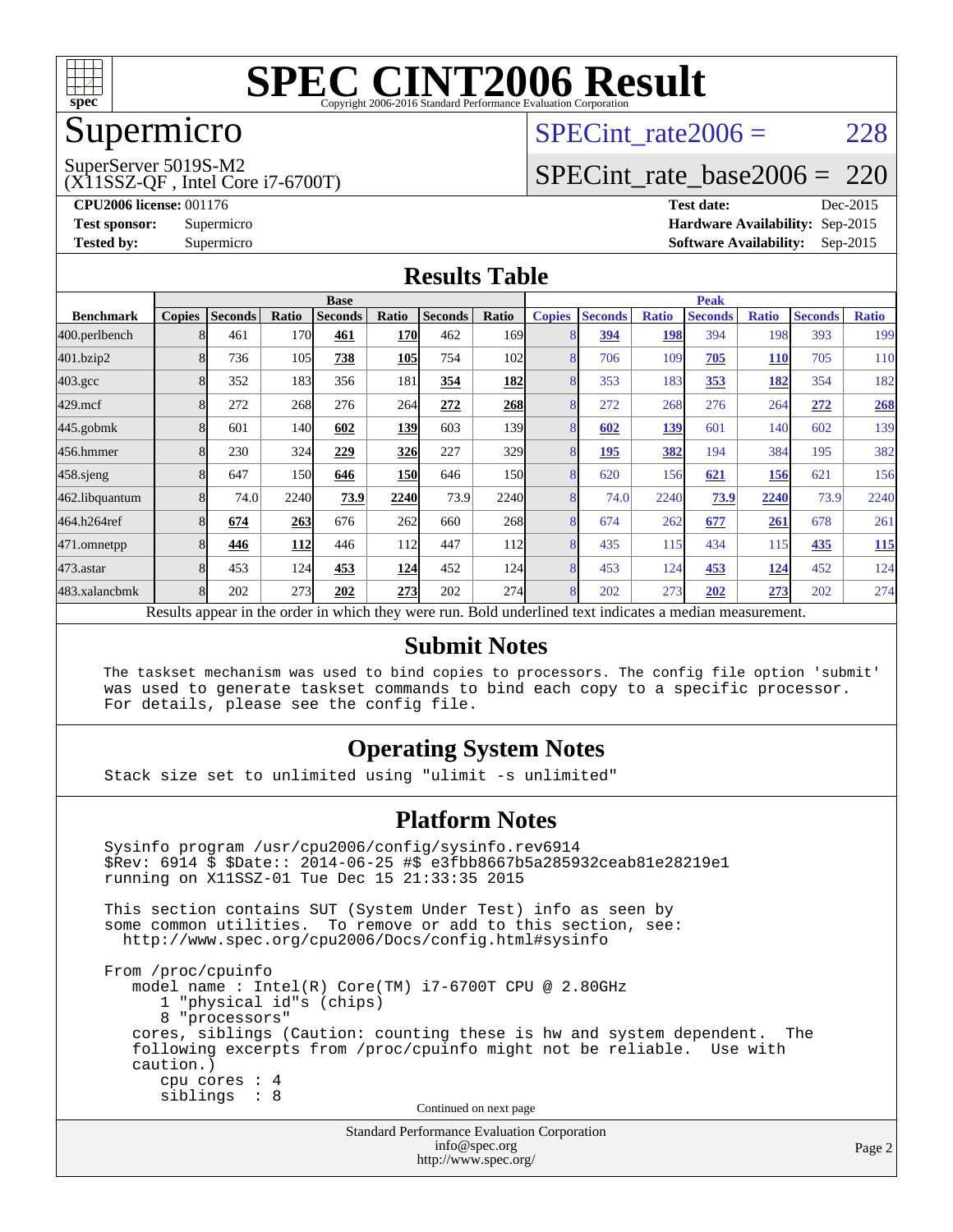

#### Supermicro

 $SPECint rate2006 = 228$ 

(X11SSZ-QF , Intel Core i7-6700T) SuperServer 5019S-M2

[SPECint\\_rate\\_base2006 =](http://www.spec.org/auto/cpu2006/Docs/result-fields.html#SPECintratebase2006) 220

| <b>Test sponsor:</b> | Supermicro |
|----------------------|------------|
| <b>Tested by:</b>    | Supermicro |

**[CPU2006 license:](http://www.spec.org/auto/cpu2006/Docs/result-fields.html#CPU2006license)** 001176 **[Test date:](http://www.spec.org/auto/cpu2006/Docs/result-fields.html#Testdate)** Dec-2015 **[Hardware Availability:](http://www.spec.org/auto/cpu2006/Docs/result-fields.html#HardwareAvailability)** Sep-2015 **[Software Availability:](http://www.spec.org/auto/cpu2006/Docs/result-fields.html#SoftwareAvailability)** Sep-2015

#### **[Platform Notes \(Continued\)](http://www.spec.org/auto/cpu2006/Docs/result-fields.html#PlatformNotes)**

 physical 0: cores 0 1 2 3 cache size : 8192 KB From /proc/meminfo MemTotal: 32762652 kB HugePages\_Total: 0 Hugepagesize: 2048 kB From /etc/\*release\* /etc/\*version\* os-release: NAME="Red Hat Enterprise Linux Server" VERSION="7.1 (Maipo)" ID="rhel" ID\_LIKE="fedora" VERSION\_ID="7.1" PRETTY\_NAME="Red Hat Enterprise Linux Server 7.1 (Maipo)" ANSI\_COLOR="0;31" CPE\_NAME="cpe:/o:redhat:enterprise\_linux:7.1:GA:server" redhat-release: Red Hat Enterprise Linux Server release 7.1 (Maipo) system-release: Red Hat Enterprise Linux Server release 7.1 (Maipo) system-release-cpe: cpe:/o:redhat:enterprise\_linux:7.1:ga:server uname -a: Linux X11SSZ-01 3.10.0-229.el7.x86\_64 #1 SMP Thu Jan 29 18:37:38 EST 2015 x86\_64 x86\_64 x86\_64 GNU/Linux run-level 3 Dec 15 17:14 SPEC is set to: /usr/cpu2006 Filesystem Type Size Used Avail Use% Mounted on /dev/sda2 xfs 183G 60G 123G 33% / Additional information from dmidecode: Warning: Use caution when you interpret this section. The 'dmidecode' program reads system data which is "intended to allow hardware to be accurately determined", but the intent may not be met, as there are frequent changes to hardware, firmware, and the "DMTF SMBIOS" standard. BIOS American Megatrends Inc. 1.0a 11/09/2015 Memory: 4x Micron 16ATF1G64AZ-2G1A2 8 GB 2 rank 2133 MHz (End of data from sysinfo program)

#### **[General Notes](http://www.spec.org/auto/cpu2006/Docs/result-fields.html#GeneralNotes)**

Environment variables set by runspec before the start of the run: LD\_LIBRARY\_PATH = "/usr/cpu2006/libs/32:/usr/cpu2006/libs/64:/usr/cpu2006/sh"

 Binaries compiled on a system with 1x Intel Core i5-4670K CPU + 32GB memory using RedHat EL 7.1

Continued on next page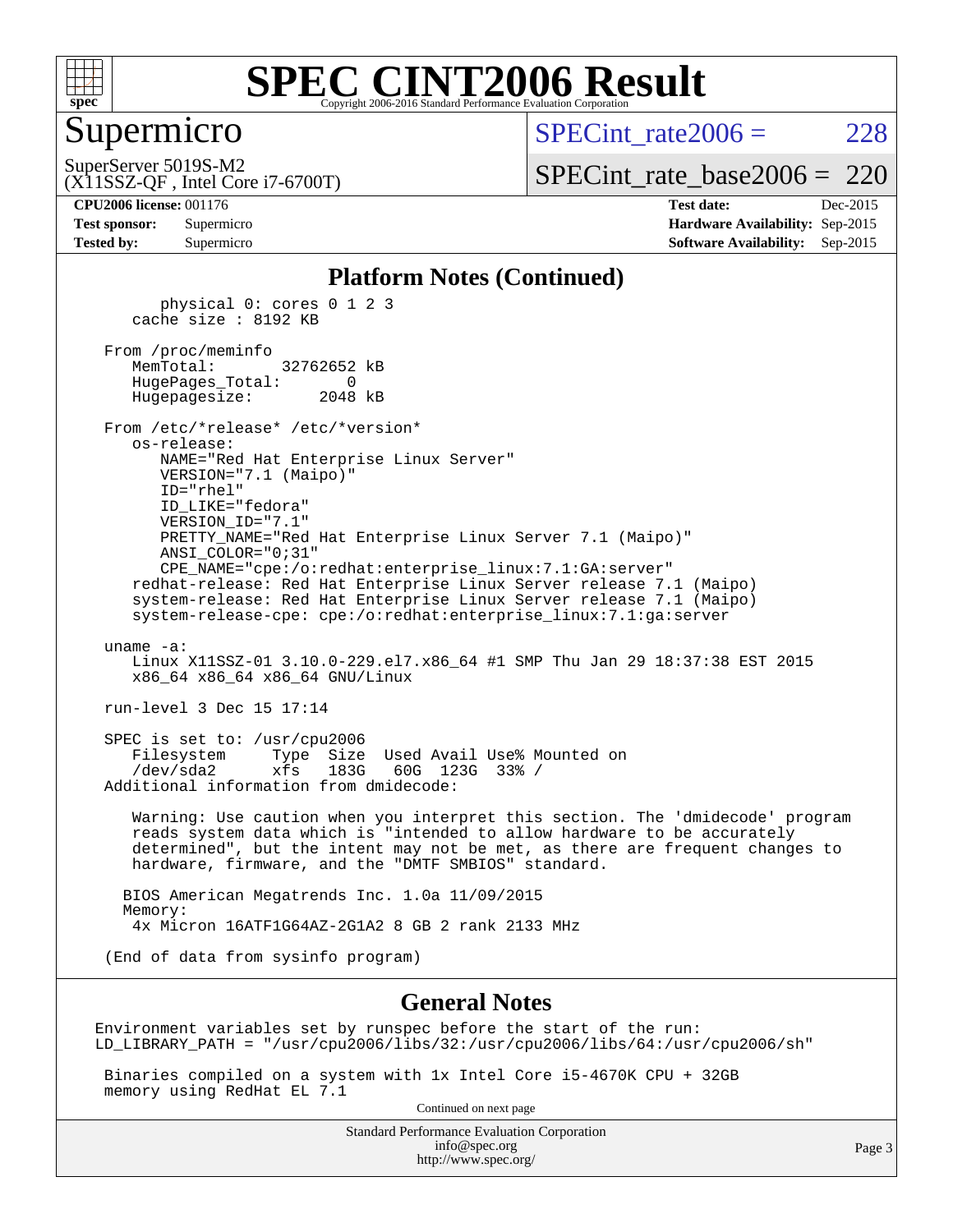

#### Supermicro

SPECint rate $2006 = 228$ 

(X11SSZ-QF , Intel Core i7-6700T) SuperServer 5019S-M2

[SPECint\\_rate\\_base2006 =](http://www.spec.org/auto/cpu2006/Docs/result-fields.html#SPECintratebase2006) 220

**[CPU2006 license:](http://www.spec.org/auto/cpu2006/Docs/result-fields.html#CPU2006license)** 001176 **[Test date:](http://www.spec.org/auto/cpu2006/Docs/result-fields.html#Testdate)** Dec-2015 **[Test sponsor:](http://www.spec.org/auto/cpu2006/Docs/result-fields.html#Testsponsor)** Supermicro **[Hardware Availability:](http://www.spec.org/auto/cpu2006/Docs/result-fields.html#HardwareAvailability)** Sep-2015 **[Tested by:](http://www.spec.org/auto/cpu2006/Docs/result-fields.html#Testedby)** Supermicro **Supermicro [Software Availability:](http://www.spec.org/auto/cpu2006/Docs/result-fields.html#SoftwareAvailability)** Sep-2015

#### **[General Notes \(Continued\)](http://www.spec.org/auto/cpu2006/Docs/result-fields.html#GeneralNotes)**

 Transparent Huge Pages enabled with: echo always > /sys/kernel/mm/transparent\_hugepage/enabled

### **[Base Compiler Invocation](http://www.spec.org/auto/cpu2006/Docs/result-fields.html#BaseCompilerInvocation)**

[C benchmarks](http://www.spec.org/auto/cpu2006/Docs/result-fields.html#Cbenchmarks):

[icc -m32 -L/opt/intel/compilers\\_and\\_libraries\\_2016/linux/compiler/lib/ia32\\_lin](http://www.spec.org/cpu2006/results/res2016q1/cpu2006-20151217-38468.flags.html#user_CCbase_intel_icc_e10256ba5924b668798078a321b0cb3f)

[C++ benchmarks:](http://www.spec.org/auto/cpu2006/Docs/result-fields.html#CXXbenchmarks)

[icpc -m32 -L/opt/intel/compilers\\_and\\_libraries\\_2016/linux/compiler/lib/ia32\\_lin](http://www.spec.org/cpu2006/results/res2016q1/cpu2006-20151217-38468.flags.html#user_CXXbase_intel_icpc_b4f50a394bdb4597aa5879c16bc3f5c5)

#### **[Base Portability Flags](http://www.spec.org/auto/cpu2006/Docs/result-fields.html#BasePortabilityFlags)**

 400.perlbench: [-D\\_FILE\\_OFFSET\\_BITS=64](http://www.spec.org/cpu2006/results/res2016q1/cpu2006-20151217-38468.flags.html#user_basePORTABILITY400_perlbench_file_offset_bits_64_438cf9856305ebd76870a2c6dc2689ab) [-DSPEC\\_CPU\\_LINUX\\_IA32](http://www.spec.org/cpu2006/results/res2016q1/cpu2006-20151217-38468.flags.html#b400.perlbench_baseCPORTABILITY_DSPEC_CPU_LINUX_IA32) 401.bzip2: [-D\\_FILE\\_OFFSET\\_BITS=64](http://www.spec.org/cpu2006/results/res2016q1/cpu2006-20151217-38468.flags.html#user_basePORTABILITY401_bzip2_file_offset_bits_64_438cf9856305ebd76870a2c6dc2689ab) 403.gcc: [-D\\_FILE\\_OFFSET\\_BITS=64](http://www.spec.org/cpu2006/results/res2016q1/cpu2006-20151217-38468.flags.html#user_basePORTABILITY403_gcc_file_offset_bits_64_438cf9856305ebd76870a2c6dc2689ab) 429.mcf: [-D\\_FILE\\_OFFSET\\_BITS=64](http://www.spec.org/cpu2006/results/res2016q1/cpu2006-20151217-38468.flags.html#user_basePORTABILITY429_mcf_file_offset_bits_64_438cf9856305ebd76870a2c6dc2689ab) 445.gobmk: [-D\\_FILE\\_OFFSET\\_BITS=64](http://www.spec.org/cpu2006/results/res2016q1/cpu2006-20151217-38468.flags.html#user_basePORTABILITY445_gobmk_file_offset_bits_64_438cf9856305ebd76870a2c6dc2689ab) 456.hmmer: [-D\\_FILE\\_OFFSET\\_BITS=64](http://www.spec.org/cpu2006/results/res2016q1/cpu2006-20151217-38468.flags.html#user_basePORTABILITY456_hmmer_file_offset_bits_64_438cf9856305ebd76870a2c6dc2689ab) 458.sjeng: [-D\\_FILE\\_OFFSET\\_BITS=64](http://www.spec.org/cpu2006/results/res2016q1/cpu2006-20151217-38468.flags.html#user_basePORTABILITY458_sjeng_file_offset_bits_64_438cf9856305ebd76870a2c6dc2689ab) 462.libquantum: [-D\\_FILE\\_OFFSET\\_BITS=64](http://www.spec.org/cpu2006/results/res2016q1/cpu2006-20151217-38468.flags.html#user_basePORTABILITY462_libquantum_file_offset_bits_64_438cf9856305ebd76870a2c6dc2689ab) [-DSPEC\\_CPU\\_LINUX](http://www.spec.org/cpu2006/results/res2016q1/cpu2006-20151217-38468.flags.html#b462.libquantum_baseCPORTABILITY_DSPEC_CPU_LINUX) 464.h264ref: [-D\\_FILE\\_OFFSET\\_BITS=64](http://www.spec.org/cpu2006/results/res2016q1/cpu2006-20151217-38468.flags.html#user_basePORTABILITY464_h264ref_file_offset_bits_64_438cf9856305ebd76870a2c6dc2689ab) 471.omnetpp: [-D\\_FILE\\_OFFSET\\_BITS=64](http://www.spec.org/cpu2006/results/res2016q1/cpu2006-20151217-38468.flags.html#user_basePORTABILITY471_omnetpp_file_offset_bits_64_438cf9856305ebd76870a2c6dc2689ab) 473.astar: [-D\\_FILE\\_OFFSET\\_BITS=64](http://www.spec.org/cpu2006/results/res2016q1/cpu2006-20151217-38468.flags.html#user_basePORTABILITY473_astar_file_offset_bits_64_438cf9856305ebd76870a2c6dc2689ab) 483.xalancbmk: [-D\\_FILE\\_OFFSET\\_BITS=64](http://www.spec.org/cpu2006/results/res2016q1/cpu2006-20151217-38468.flags.html#user_basePORTABILITY483_xalancbmk_file_offset_bits_64_438cf9856305ebd76870a2c6dc2689ab) [-DSPEC\\_CPU\\_LINUX](http://www.spec.org/cpu2006/results/res2016q1/cpu2006-20151217-38468.flags.html#b483.xalancbmk_baseCXXPORTABILITY_DSPEC_CPU_LINUX)

### **[Base Optimization Flags](http://www.spec.org/auto/cpu2006/Docs/result-fields.html#BaseOptimizationFlags)**

[C benchmarks](http://www.spec.org/auto/cpu2006/Docs/result-fields.html#Cbenchmarks): [-xCORE-AVX2](http://www.spec.org/cpu2006/results/res2016q1/cpu2006-20151217-38468.flags.html#user_CCbase_f-xAVX2_5f5fc0cbe2c9f62c816d3e45806c70d7) [-ipo](http://www.spec.org/cpu2006/results/res2016q1/cpu2006-20151217-38468.flags.html#user_CCbase_f-ipo) [-O3](http://www.spec.org/cpu2006/results/res2016q1/cpu2006-20151217-38468.flags.html#user_CCbase_f-O3) [-no-prec-div](http://www.spec.org/cpu2006/results/res2016q1/cpu2006-20151217-38468.flags.html#user_CCbase_f-no-prec-div) [-opt-prefetch](http://www.spec.org/cpu2006/results/res2016q1/cpu2006-20151217-38468.flags.html#user_CCbase_f-opt-prefetch)

[C++ benchmarks:](http://www.spec.org/auto/cpu2006/Docs/result-fields.html#CXXbenchmarks)

[-xCORE-AVX2](http://www.spec.org/cpu2006/results/res2016q1/cpu2006-20151217-38468.flags.html#user_CXXbase_f-xAVX2_5f5fc0cbe2c9f62c816d3e45806c70d7) [-ipo](http://www.spec.org/cpu2006/results/res2016q1/cpu2006-20151217-38468.flags.html#user_CXXbase_f-ipo) [-O3](http://www.spec.org/cpu2006/results/res2016q1/cpu2006-20151217-38468.flags.html#user_CXXbase_f-O3) [-no-prec-div](http://www.spec.org/cpu2006/results/res2016q1/cpu2006-20151217-38468.flags.html#user_CXXbase_f-no-prec-div) [-opt-prefetch](http://www.spec.org/cpu2006/results/res2016q1/cpu2006-20151217-38468.flags.html#user_CXXbase_f-opt-prefetch) [-Wl,-z,muldefs](http://www.spec.org/cpu2006/results/res2016q1/cpu2006-20151217-38468.flags.html#user_CXXbase_link_force_multiple1_74079c344b956b9658436fd1b6dd3a8a) [-L/sh -lsmartheap](http://www.spec.org/cpu2006/results/res2016q1/cpu2006-20151217-38468.flags.html#user_CXXbase_SmartHeap_32f6c82aa1ed9c52345d30cf6e4a0499)

### **[Base Other Flags](http://www.spec.org/auto/cpu2006/Docs/result-fields.html#BaseOtherFlags)**

[C benchmarks](http://www.spec.org/auto/cpu2006/Docs/result-fields.html#Cbenchmarks):

403.gcc: [-Dalloca=\\_alloca](http://www.spec.org/cpu2006/results/res2016q1/cpu2006-20151217-38468.flags.html#b403.gcc_baseEXTRA_CFLAGS_Dalloca_be3056838c12de2578596ca5467af7f3)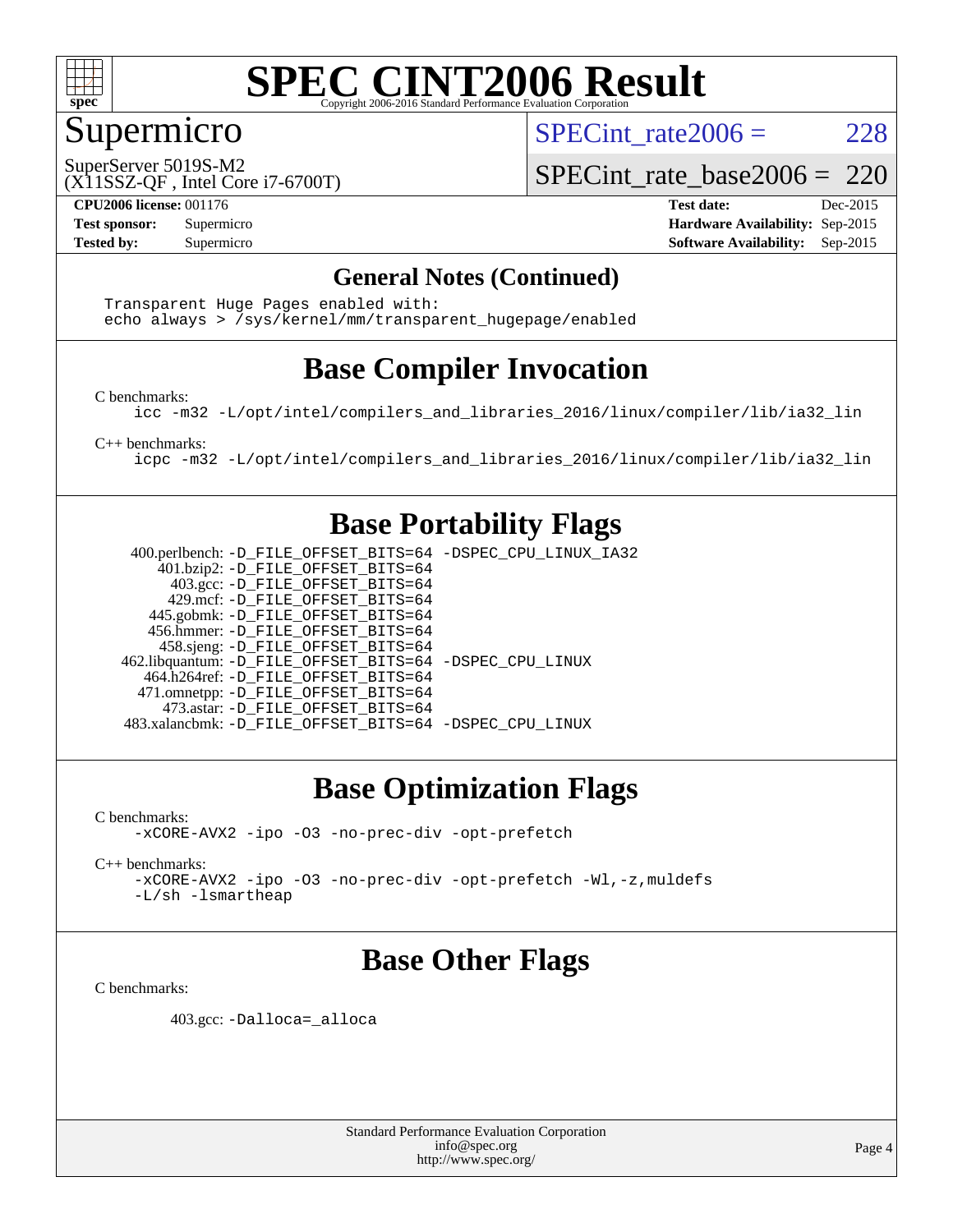

#### Supermicro

SPECint rate $2006 = 228$ 

(X11SSZ-QF , Intel Core i7-6700T) SuperServer 5019S-M2

[SPECint\\_rate\\_base2006 =](http://www.spec.org/auto/cpu2006/Docs/result-fields.html#SPECintratebase2006) 220

**[CPU2006 license:](http://www.spec.org/auto/cpu2006/Docs/result-fields.html#CPU2006license)** 001176 **[Test date:](http://www.spec.org/auto/cpu2006/Docs/result-fields.html#Testdate)** Dec-2015

| <b>Test sponsor:</b> | Supermicro |
|----------------------|------------|
| <b>Tested by:</b>    | Supermicro |

**[Hardware Availability:](http://www.spec.org/auto/cpu2006/Docs/result-fields.html#HardwareAvailability)** Sep-2015 **[Software Availability:](http://www.spec.org/auto/cpu2006/Docs/result-fields.html#SoftwareAvailability)** Sep-2015

#### **[Peak Compiler Invocation](http://www.spec.org/auto/cpu2006/Docs/result-fields.html#PeakCompilerInvocation)**

[C benchmarks \(except as noted below\)](http://www.spec.org/auto/cpu2006/Docs/result-fields.html#Cbenchmarksexceptasnotedbelow):

[icc -m32 -L/opt/intel/compilers\\_and\\_libraries\\_2016/linux/compiler/lib/ia32\\_lin](http://www.spec.org/cpu2006/results/res2016q1/cpu2006-20151217-38468.flags.html#user_CCpeak_intel_icc_e10256ba5924b668798078a321b0cb3f)

400.perlbench: [icc -m64](http://www.spec.org/cpu2006/results/res2016q1/cpu2006-20151217-38468.flags.html#user_peakCCLD400_perlbench_intel_icc_64bit_bda6cc9af1fdbb0edc3795bac97ada53)

401.bzip2: [icc -m64](http://www.spec.org/cpu2006/results/res2016q1/cpu2006-20151217-38468.flags.html#user_peakCCLD401_bzip2_intel_icc_64bit_bda6cc9af1fdbb0edc3795bac97ada53)

456.hmmer: [icc -m64](http://www.spec.org/cpu2006/results/res2016q1/cpu2006-20151217-38468.flags.html#user_peakCCLD456_hmmer_intel_icc_64bit_bda6cc9af1fdbb0edc3795bac97ada53)

458.sjeng: [icc -m64](http://www.spec.org/cpu2006/results/res2016q1/cpu2006-20151217-38468.flags.html#user_peakCCLD458_sjeng_intel_icc_64bit_bda6cc9af1fdbb0edc3795bac97ada53)

#### [C++ benchmarks:](http://www.spec.org/auto/cpu2006/Docs/result-fields.html#CXXbenchmarks)

[icpc -m32 -L/opt/intel/compilers\\_and\\_libraries\\_2016/linux/compiler/lib/ia32\\_lin](http://www.spec.org/cpu2006/results/res2016q1/cpu2006-20151217-38468.flags.html#user_CXXpeak_intel_icpc_b4f50a394bdb4597aa5879c16bc3f5c5)

#### **[Peak Portability Flags](http://www.spec.org/auto/cpu2006/Docs/result-fields.html#PeakPortabilityFlags)**

 400.perlbench: [-D\\_FILE\\_OFFSET\\_BITS=64](http://www.spec.org/cpu2006/results/res2016q1/cpu2006-20151217-38468.flags.html#user_peakPORTABILITY400_perlbench_file_offset_bits_64_438cf9856305ebd76870a2c6dc2689ab) [-DSPEC\\_CPU\\_LP64](http://www.spec.org/cpu2006/results/res2016q1/cpu2006-20151217-38468.flags.html#b400.perlbench_peakCPORTABILITY_DSPEC_CPU_LP64) [-DSPEC\\_CPU\\_LINUX\\_X64](http://www.spec.org/cpu2006/results/res2016q1/cpu2006-20151217-38468.flags.html#b400.perlbench_peakCPORTABILITY_DSPEC_CPU_LINUX_X64) 401.bzip2: [-D\\_FILE\\_OFFSET\\_BITS=64](http://www.spec.org/cpu2006/results/res2016q1/cpu2006-20151217-38468.flags.html#user_peakPORTABILITY401_bzip2_file_offset_bits_64_438cf9856305ebd76870a2c6dc2689ab) [-DSPEC\\_CPU\\_LP64](http://www.spec.org/cpu2006/results/res2016q1/cpu2006-20151217-38468.flags.html#suite_peakCPORTABILITY401_bzip2_DSPEC_CPU_LP64) 403.gcc: [-D\\_FILE\\_OFFSET\\_BITS=64](http://www.spec.org/cpu2006/results/res2016q1/cpu2006-20151217-38468.flags.html#user_peakPORTABILITY403_gcc_file_offset_bits_64_438cf9856305ebd76870a2c6dc2689ab) 429.mcf: [-D\\_FILE\\_OFFSET\\_BITS=64](http://www.spec.org/cpu2006/results/res2016q1/cpu2006-20151217-38468.flags.html#user_peakPORTABILITY429_mcf_file_offset_bits_64_438cf9856305ebd76870a2c6dc2689ab) 445.gobmk: [-D\\_FILE\\_OFFSET\\_BITS=64](http://www.spec.org/cpu2006/results/res2016q1/cpu2006-20151217-38468.flags.html#user_peakPORTABILITY445_gobmk_file_offset_bits_64_438cf9856305ebd76870a2c6dc2689ab) 456.hmmer: [-D\\_FILE\\_OFFSET\\_BITS=64](http://www.spec.org/cpu2006/results/res2016q1/cpu2006-20151217-38468.flags.html#user_peakPORTABILITY456_hmmer_file_offset_bits_64_438cf9856305ebd76870a2c6dc2689ab) [-DSPEC\\_CPU\\_LP64](http://www.spec.org/cpu2006/results/res2016q1/cpu2006-20151217-38468.flags.html#suite_peakCPORTABILITY456_hmmer_DSPEC_CPU_LP64) 458.sjeng: [-D\\_FILE\\_OFFSET\\_BITS=64](http://www.spec.org/cpu2006/results/res2016q1/cpu2006-20151217-38468.flags.html#user_peakPORTABILITY458_sjeng_file_offset_bits_64_438cf9856305ebd76870a2c6dc2689ab) [-DSPEC\\_CPU\\_LP64](http://www.spec.org/cpu2006/results/res2016q1/cpu2006-20151217-38468.flags.html#suite_peakCPORTABILITY458_sjeng_DSPEC_CPU_LP64) 462.libquantum: [-D\\_FILE\\_OFFSET\\_BITS=64](http://www.spec.org/cpu2006/results/res2016q1/cpu2006-20151217-38468.flags.html#user_peakPORTABILITY462_libquantum_file_offset_bits_64_438cf9856305ebd76870a2c6dc2689ab) [-DSPEC\\_CPU\\_LINUX](http://www.spec.org/cpu2006/results/res2016q1/cpu2006-20151217-38468.flags.html#b462.libquantum_peakCPORTABILITY_DSPEC_CPU_LINUX) 464.h264ref: [-D\\_FILE\\_OFFSET\\_BITS=64](http://www.spec.org/cpu2006/results/res2016q1/cpu2006-20151217-38468.flags.html#user_peakPORTABILITY464_h264ref_file_offset_bits_64_438cf9856305ebd76870a2c6dc2689ab) 471.omnetpp: [-D\\_FILE\\_OFFSET\\_BITS=64](http://www.spec.org/cpu2006/results/res2016q1/cpu2006-20151217-38468.flags.html#user_peakPORTABILITY471_omnetpp_file_offset_bits_64_438cf9856305ebd76870a2c6dc2689ab) 473.astar: [-D\\_FILE\\_OFFSET\\_BITS=64](http://www.spec.org/cpu2006/results/res2016q1/cpu2006-20151217-38468.flags.html#user_peakPORTABILITY473_astar_file_offset_bits_64_438cf9856305ebd76870a2c6dc2689ab) 483.xalancbmk: [-D\\_FILE\\_OFFSET\\_BITS=64](http://www.spec.org/cpu2006/results/res2016q1/cpu2006-20151217-38468.flags.html#user_peakPORTABILITY483_xalancbmk_file_offset_bits_64_438cf9856305ebd76870a2c6dc2689ab) [-DSPEC\\_CPU\\_LINUX](http://www.spec.org/cpu2006/results/res2016q1/cpu2006-20151217-38468.flags.html#b483.xalancbmk_peakCXXPORTABILITY_DSPEC_CPU_LINUX)

#### **[Peak Optimization Flags](http://www.spec.org/auto/cpu2006/Docs/result-fields.html#PeakOptimizationFlags)**

[C benchmarks](http://www.spec.org/auto/cpu2006/Docs/result-fields.html#Cbenchmarks):

 400.perlbench: [-xCORE-AVX2](http://www.spec.org/cpu2006/results/res2016q1/cpu2006-20151217-38468.flags.html#user_peakPASS2_CFLAGSPASS2_LDCFLAGS400_perlbench_f-xAVX2_5f5fc0cbe2c9f62c816d3e45806c70d7)(pass 2) [-prof-gen:threadsafe](http://www.spec.org/cpu2006/results/res2016q1/cpu2006-20151217-38468.flags.html#user_peakPASS1_CFLAGSPASS1_LDCFLAGS400_perlbench_prof_gen_21a26eb79f378b550acd7bec9fe4467a)(pass 1) [-ipo](http://www.spec.org/cpu2006/results/res2016q1/cpu2006-20151217-38468.flags.html#user_peakPASS2_CFLAGSPASS2_LDCFLAGS400_perlbench_f-ipo)(pass 2) [-O3](http://www.spec.org/cpu2006/results/res2016q1/cpu2006-20151217-38468.flags.html#user_peakPASS2_CFLAGSPASS2_LDCFLAGS400_perlbench_f-O3)(pass 2) [-no-prec-div](http://www.spec.org/cpu2006/results/res2016q1/cpu2006-20151217-38468.flags.html#user_peakPASS2_CFLAGSPASS2_LDCFLAGS400_perlbench_f-no-prec-div)(pass 2) [-par-num-threads=1](http://www.spec.org/cpu2006/results/res2016q1/cpu2006-20151217-38468.flags.html#user_peakPASS1_CFLAGSPASS1_LDCFLAGS400_perlbench_par_num_threads_786a6ff141b4e9e90432e998842df6c2)(pass 1) [-prof-use](http://www.spec.org/cpu2006/results/res2016q1/cpu2006-20151217-38468.flags.html#user_peakPASS2_CFLAGSPASS2_LDCFLAGS400_perlbench_prof_use_bccf7792157ff70d64e32fe3e1250b55)(pass 2) [-auto-ilp32](http://www.spec.org/cpu2006/results/res2016q1/cpu2006-20151217-38468.flags.html#user_peakCOPTIMIZE400_perlbench_f-auto-ilp32)

 401.bzip2: [-xCORE-AVX2](http://www.spec.org/cpu2006/results/res2016q1/cpu2006-20151217-38468.flags.html#user_peakPASS2_CFLAGSPASS2_LDCFLAGS401_bzip2_f-xAVX2_5f5fc0cbe2c9f62c816d3e45806c70d7)(pass 2) [-prof-gen:threadsafe](http://www.spec.org/cpu2006/results/res2016q1/cpu2006-20151217-38468.flags.html#user_peakPASS1_CFLAGSPASS1_LDCFLAGS401_bzip2_prof_gen_21a26eb79f378b550acd7bec9fe4467a)(pass 1)  $-i\text{po}(pass 2)$  [-O3](http://www.spec.org/cpu2006/results/res2016q1/cpu2006-20151217-38468.flags.html#user_peakPASS2_CFLAGSPASS2_LDCFLAGS401_bzip2_f-O3) $(pass 2)$  [-no-prec-div](http://www.spec.org/cpu2006/results/res2016q1/cpu2006-20151217-38468.flags.html#user_peakPASS2_CFLAGSPASS2_LDCFLAGS401_bzip2_f-no-prec-div) $(pass 2)$ [-par-num-threads=1](http://www.spec.org/cpu2006/results/res2016q1/cpu2006-20151217-38468.flags.html#user_peakPASS1_CFLAGSPASS1_LDCFLAGS401_bzip2_par_num_threads_786a6ff141b4e9e90432e998842df6c2)(pass 1) [-prof-use](http://www.spec.org/cpu2006/results/res2016q1/cpu2006-20151217-38468.flags.html#user_peakPASS2_CFLAGSPASS2_LDCFLAGS401_bzip2_prof_use_bccf7792157ff70d64e32fe3e1250b55)(pass 2) [-opt-prefetch](http://www.spec.org/cpu2006/results/res2016q1/cpu2006-20151217-38468.flags.html#user_peakCOPTIMIZE401_bzip2_f-opt-prefetch) [-auto-ilp32](http://www.spec.org/cpu2006/results/res2016q1/cpu2006-20151217-38468.flags.html#user_peakCOPTIMIZE401_bzip2_f-auto-ilp32) [-ansi-alias](http://www.spec.org/cpu2006/results/res2016q1/cpu2006-20151217-38468.flags.html#user_peakCOPTIMIZE401_bzip2_f-ansi-alias)

403.gcc: [-xCORE-AVX2](http://www.spec.org/cpu2006/results/res2016q1/cpu2006-20151217-38468.flags.html#user_peakCOPTIMIZE403_gcc_f-xAVX2_5f5fc0cbe2c9f62c816d3e45806c70d7) [-ipo](http://www.spec.org/cpu2006/results/res2016q1/cpu2006-20151217-38468.flags.html#user_peakCOPTIMIZE403_gcc_f-ipo) [-O3](http://www.spec.org/cpu2006/results/res2016q1/cpu2006-20151217-38468.flags.html#user_peakCOPTIMIZE403_gcc_f-O3) [-no-prec-div](http://www.spec.org/cpu2006/results/res2016q1/cpu2006-20151217-38468.flags.html#user_peakCOPTIMIZE403_gcc_f-no-prec-div)

 $429$ .mcf: basepeak = yes

Continued on next page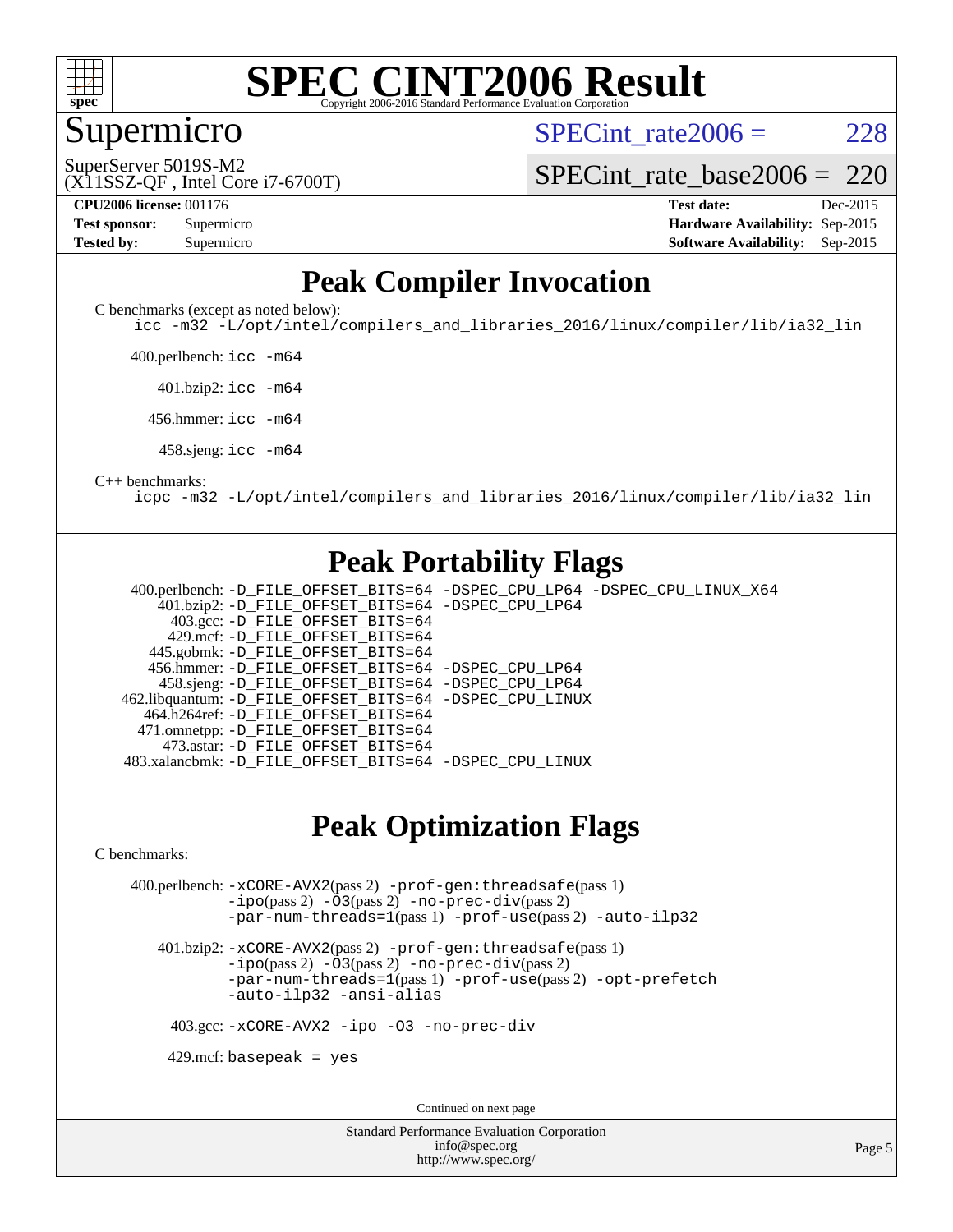

### Supermicro

SPECint rate $2006 = 228$ 

(X11SSZ-QF , Intel Core i7-6700T) SuperServer 5019S-M2

[SPECint\\_rate\\_base2006 =](http://www.spec.org/auto/cpu2006/Docs/result-fields.html#SPECintratebase2006) 220

**[CPU2006 license:](http://www.spec.org/auto/cpu2006/Docs/result-fields.html#CPU2006license)** 001176 **[Test date:](http://www.spec.org/auto/cpu2006/Docs/result-fields.html#Testdate)** Dec-2015

| <b>Test sponsor:</b> | Supermicro |
|----------------------|------------|
| <b>Tested by:</b>    | Supermicro |

**[Hardware Availability:](http://www.spec.org/auto/cpu2006/Docs/result-fields.html#HardwareAvailability)** Sep-2015 **[Software Availability:](http://www.spec.org/auto/cpu2006/Docs/result-fields.html#SoftwareAvailability)** Sep-2015

### **[Peak Optimization Flags \(Continued\)](http://www.spec.org/auto/cpu2006/Docs/result-fields.html#PeakOptimizationFlags)**

```
 445.gobmk: -xCORE-AVX2(pass 2) -prof-gen:threadsafe(pass 1)
                 -prof-use(pass 2) -par-num-threads=1(pass 1) -ansi-alias
       456.hmmer: -xCORE-AVX2 -ipo -O3 -no-prec-div -unroll2 -auto-ilp32
         458.sjeng: -xCORE-AVX2(pass 2) -prof-gen:threadsafe(pass 1)
                -ipo(pass 2) -\overline{03(pass 2)}-no-prec-div(pass 2)
                -par-num-threads=1(pass 1) -prof-use(pass 2) -unroll4
                 -auto-ilp32
   462.libquantum: basepeak = yes
       464.h264ref: -xCORE-AVX2(pass 2) -prof-gen:threadsafe(pass 1)
                -i\text{po}(pass 2) -03(pass 2) -no-prec-div(pass 2)-par-num-threads=1(pass 1) -prof-use(pass 2) -unroll2
                -ansi-alias
C++ benchmarks: 
      471.omnetpp: -xCORE-AVX2(pass 2) -prof-gen:threadsafe(pass 1)
                -ipo(pass 2) -O3(pass 2) -no-prec-div(pass 2)
                -par-num-threads=1(pass 1) -prof-use(pass 2) -ansi-alias
                -opt-ra-region-strategy=block -Wl,-z,muldefs
                -L/sh -lsmartheap
         473.astar: basepeak = yes
```
 $483.xalanchmk: basepeak = yes$ 

#### **[Peak Other Flags](http://www.spec.org/auto/cpu2006/Docs/result-fields.html#PeakOtherFlags)**

[C benchmarks](http://www.spec.org/auto/cpu2006/Docs/result-fields.html#Cbenchmarks):

403.gcc: [-Dalloca=\\_alloca](http://www.spec.org/cpu2006/results/res2016q1/cpu2006-20151217-38468.flags.html#b403.gcc_peakEXTRA_CFLAGS_Dalloca_be3056838c12de2578596ca5467af7f3)

The flags files that were used to format this result can be browsed at <http://www.spec.org/cpu2006/flags/Intel-ic16.0-official-linux64.html>

<http://www.spec.org/cpu2006/flags/Supermicro-Platform-Settings-V1.2-revH.html>

You can also download the XML flags sources by saving the following links: <http://www.spec.org/cpu2006/flags/Intel-ic16.0-official-linux64.xml> <http://www.spec.org/cpu2006/flags/Supermicro-Platform-Settings-V1.2-revH.xml>